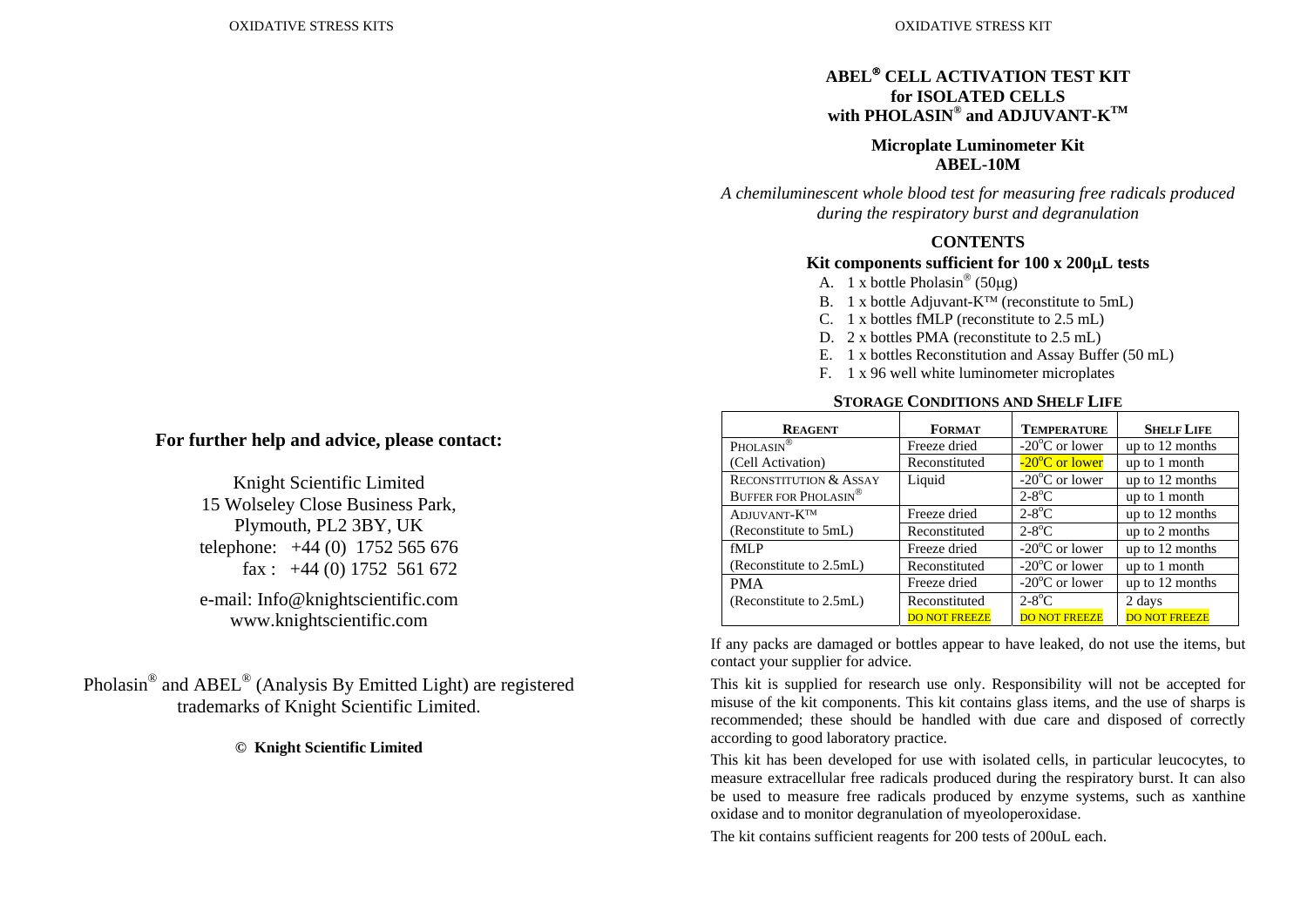#### OXIDATIVE STRESS KITS

A microplate luminometer with temperature control  $(37^{\circ}C)$  and automatic injectors is ideal. Manual injection can be used with PMA if careful attention is given to timing, however, with fMLP when the lag time from stimulus to response is 2-5 seconds this is difficult.

Pholasin<sup>®</sup>, Adjuvant-K™, fMLP and PMA are all supplied in vials that have been sealed under vacuum. **IT IS IMPORTANT THAT YOU DO NOT REMOVE THE RUBBER INSERT UNTIL THE BOTTLES HAVE BEEN RECONSTITUTED WITH BUFFER THAT HAS BEEN INJECTED THROUGH THE SEPTUM.** 

#### **PROTOCOL**

## **Reconstitution of Pholasin**®

The Pholasin® has been specially formulated to be reconstituted to 5mL giving a final concentration of  $10\mu$ g mL<sup>-1</sup> in a precise formulation of buffer. NOTE: reconstituting the Pholasin® with a different volume will give variable results.

It is important to follow these instructions to ensure that the contents of the vial are not lost when the vacuum in the bottles is released.

- 1. Take up 10mL Reconstitution and Assay Buffer into a syringe (not supplied).
- 2. Fit a needle (1inch, 21 gauge; 0.8 x 25mm) to the syringe.
- 3. Remove the protective screw cap from the vial of Pholasin<sup>®</sup> (A). Carefully push the needle through the rubber septum. When the septum is pierced, the syringe contents will be drawn into the vial.
- 4. Discard the needle (using good laboratory practice).
- 5. Invert and roll the bottle at least 5 times to dissolve the contents.
- 6. The Pholasin<sup>®</sup> has now been reconstituted to  $10\mu$ g mL<sup>-1</sup>. For each 200 $\mu$ L test 50μL is required. Remove the required amount for the number of tests to be undertaken to a clean bottle or tube.
- 7. Freeze the remaining reconstituted Pholasin<sup>®</sup> at <-20 $^{\circ}$ C. This should be used within 1 month. Loss of activity may occur every time the Pholasin<sup>®</sup> is thawed, therefore, you might wish to divide the reconstituted Pholasin® into a number of samples prior to freezing.

# **Reconstitution of Adjuvant-K**™ **(optional for isolated cell tests)**

Adjuvant-K™ enhances the luminescence of Pholasin<sup>®</sup> during assays with leucocytes and other cell types. Reconstitution with 5mL of buffer will give you enough for 250 tests; 20μL is used in each 200μL test.

- 1. Take up 5mL Reconstitution and Assay Buffer into a syringe.
- 2. Fit a needle to the syringe.
- 3. Remove the protective screw cap from the vial of Adjuvant-K<sup>™</sup> (B). Carefully push the needle through the rubber septum. When the septum is pierced, the syringe contents will be drawn into the vial.
- 4. Discard the needle (by approved laboratory practice) but save the syringe; it can be used to reconstitute the other vials.
- 5. Invert and roll the bottle at least 5 times to dissolve the contents.

#### OXIDATIVE STRESS KIT





(A) A stimulated neutrophil starting to become active. (B) An advanced stage of activation with the production of free radicals and the release of granules (degranulation).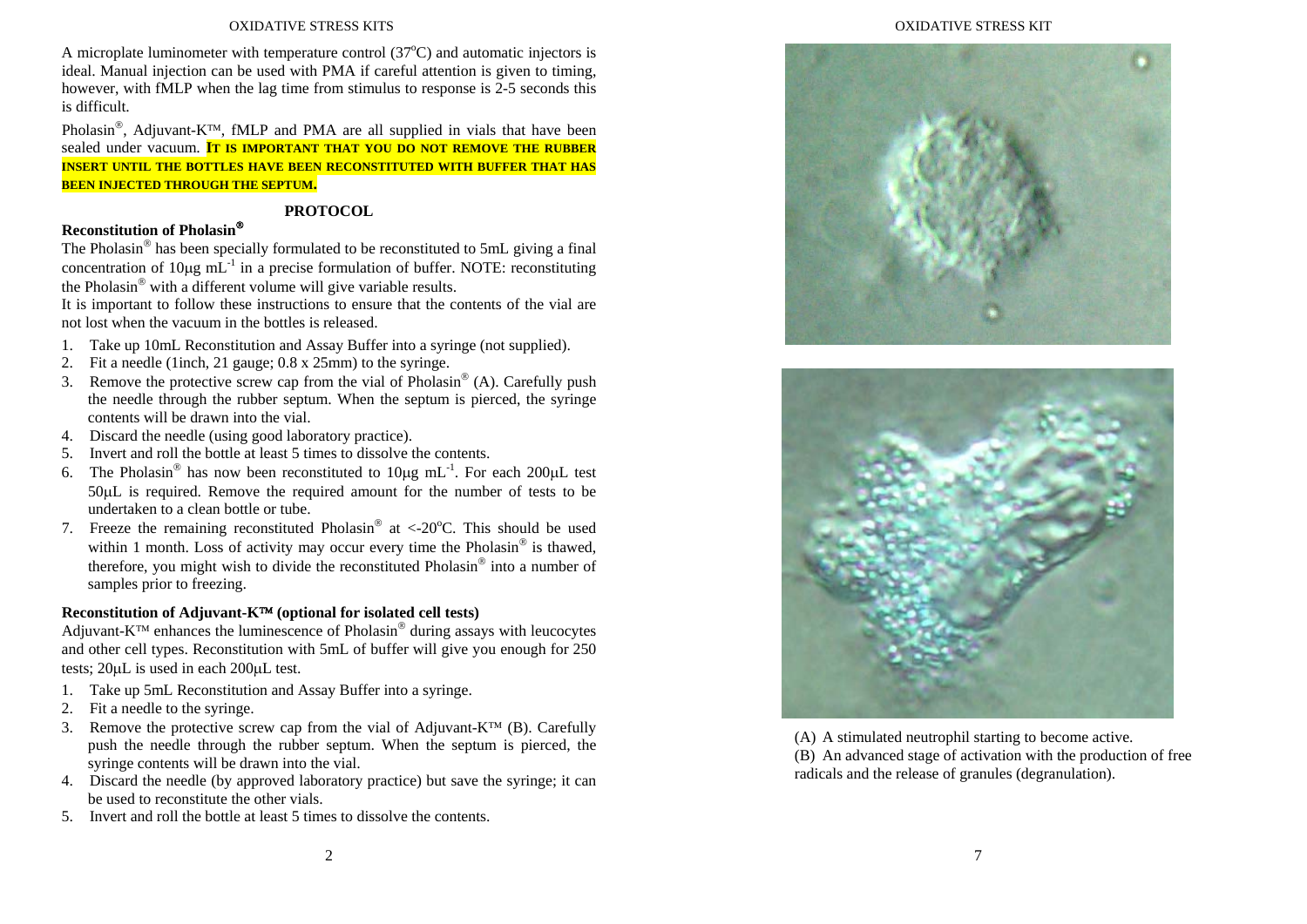

# **SUMMARY**

- 1. To an opaque white microplate well add:
	- a) 90μL RECONSTITUTION AND ASSAY BUFFER
	- b) 20μL RECONSTITUTED ADJUVANT-K<sup>™</sup>
	- c) 50μL PHOLASIN<sup>®</sup>
	- d) 20μL CELL SUSPENSION
- 2.For a control use 20μL Reconstitution and Assay Buffer.
- 3. Place the plate (or strip) in luminometer; incubate at  $37^{\circ}$ C) for 1 minute.
- 4. Inject 20μL (or 25μL if this is minimum capable; reduce buffer to 85μL accordingly) stimulant (PMA or fMLP)
- 5. Continue measuring luminescence.

#### OXIDATIVE STRESS KIT

- 6. The Adjuvant-K<sup>™</sup> has been reconstituted to 1 enhancing unit per 100 $\mu$ L. For each 200μL test 20μL is required. Remove the required amount for the number of tests to be undertaken to a clean bottle or tube.
- 7. Store the remaining reconstituted Adjuvant-K<sup>™</sup> at 2-8<sup>o</sup>C. This should be used within 2 months.

# **Reconstitution of fMLP**

**AS THE CHEMICAL, PHYSICAL AND TOXICOLOGICAL PROPERTIES OF fMLP HAVE NOT BEEN THOROUGHLY INVESTIGATED PLEASE EXERCISE DUE CARE.** 

**NOTE:** If the lowest injection volume of the luminometer is 25µL, then reconstitute the vial of fMLP with 3.1mL of R&A Buffer to obtain a concentration of 10µmol  $L^{-1}$ . If the luminometer can inject  $20\mu L$  reconstitute the vial with  $2.5\text{m}$  as instructed below:

- 1. Take up 2.5mL Reconstitution and Assay Buffer (as before) into a syringe.
- 2. Fit a new needle to the syringe.
- 3. Remove the protective screw cap from the vial of fMLP (C). Carefully push the needle through the rubber septum. When the septum is pierced, the syringe contents will be drawn into the vial.
- 4. Discard the needle (by approved laboratory practice) but save the syringe; it can be used to reconstitute the other vials.
- 5. Invert and roll the bottle at least 5 times to dissolve the contents.
- 6. The fMLP has been formulated in such a way that on reconstitution the bottle contents will be at a concentration of 10 km L<sup>-1</sup>. For each 200 km Lest 20 km L required giving a final concentration of  $1 \mu$ mol L<sup>-1</sup>. Remove the required amount for the number of tests to be under taken to a clean bottle or tube.
- 7. Freeze the remaining reconstituted fMLP at  $\langle 20^{\circ}$ C. This should be used within 1 month. Loss of activity is likely to occur every time the fMLP is thawed, therefore you might wish to divide the reconstituted fMLP into a number of samples prior to freezing.

# **Reconstitution of PMA: DO NOT FREEZE RECONSTITUTED PMA**

**THE RECONSTITUTED PMA IS AT A VERY LOW CONCENTRATION. PMA, HOWEVER, IS HIGHLY TOXIC BY INHALATION, CONTACT WITH SKIN AND IF SWALLOWED. IT IS IRRITATING TO EYES, RESPIRATORY SYSTEM AND SKIN. IT IS A POSSIBLE CARCINOGEN. IN CASE OF AN ACCIDENT OR IF YOU FEEL UNWELL, SEEK MEDICAL ADVICE. IN CASE OF CONTACT WITH EYES, RINSE IMMEDIATELY WITH PLENTY OF WATER. PROTECTIVE GLOVES AND EYE PROTECTION IS RECOMMENDED.** 

PMA (Phorbol-12-myristate-13-acetate), when reconstituted with 2.5mL Reconstitution and Assay Buffer, will give a concentration of 8μmol L<sup>-1</sup> (5μg mL<sup>-1</sup>). For each 200μL test 20μL is used to give a final concentration of 0.8μmol  $L^{-1}$  (0.5μg mL<sup>-1</sup>). **PMA CANNOT BE FROZEN ONCE IT HAS BEEN RECONSTITUTED. IF STORED IN** THE REFRIGERATOR IT CAN BE USED FOR ABOUT 2-3 DAYS. [EXTRA BOTTLES OF PMA CAN BE ORDERED].